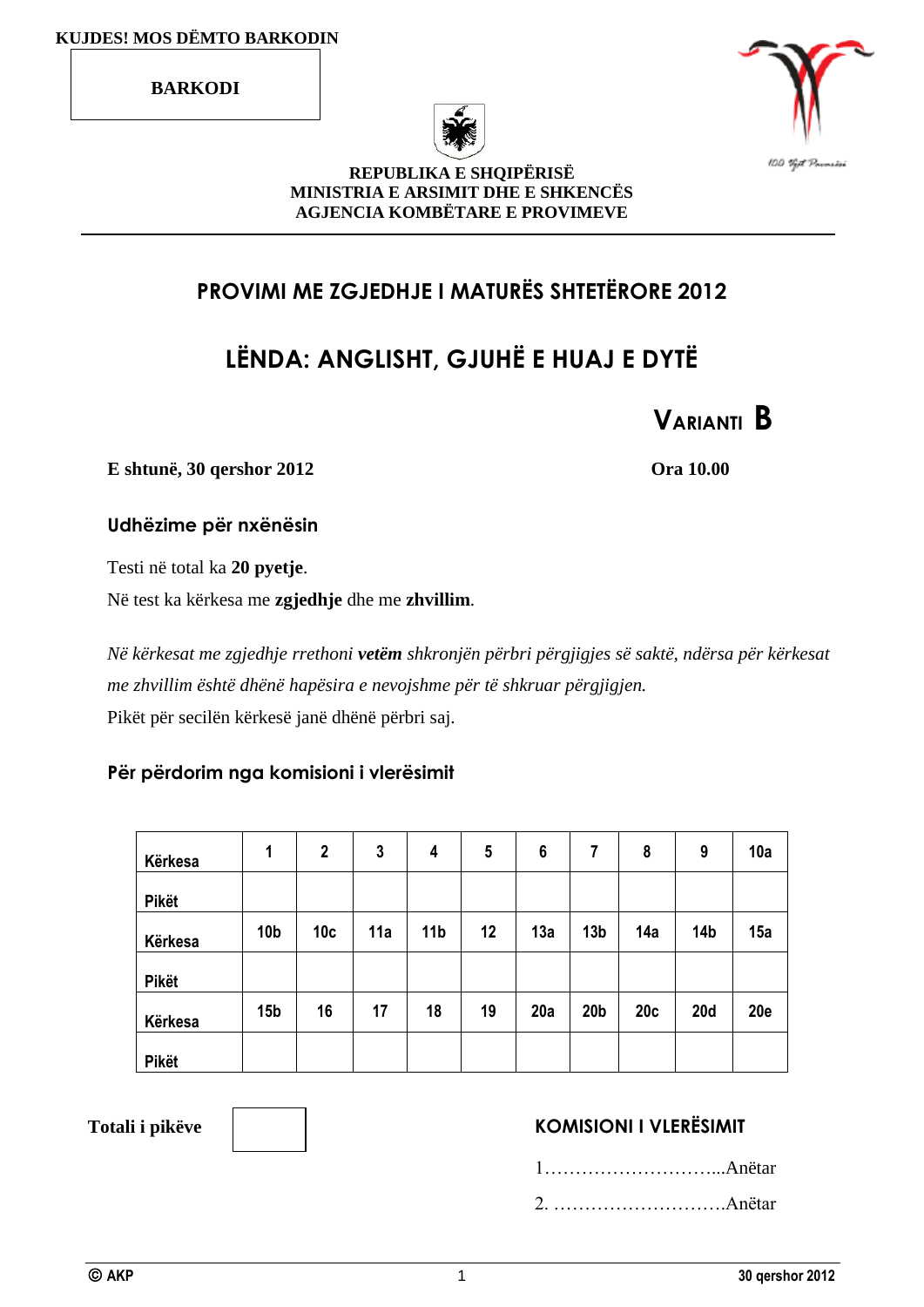### **Section 1**

# **Reading Comprehension**

#### **Happiness and the Bride**

Once upon a time, three brides all lived together happily in one family and never quarreled. One day Happiness came to talk to the oldest bride. "My dear girl, I am to leave your family, so I would like to give you whatever you want before I go." "Well," said the oldest," give me lots of wealth and go wherever you want." Happiness gave her everything she wanted and then went to the middle bride. "My dear, I am leaving and before we say goodbye to each other, you may ask me for whatever you want and you will get it." "Good," the middle bride replied. "If you are leaving anyway, just give me lots of money and then you are free to go." Happiness gave the money to the middle bride and then went to the youngest. "My dear, I have to leave but please ask me for whatever you want before I do." Ask for gold or silver, I'll give you anything." "It is very bad that you are leaving," the younger bride replied sadly. "I want neither gold, nor silver. I just want you to give us health and friendship. All the rest we can achieve ourselves." "If this is the only thing you want, I think I don't have to leave. I will stay in your house for good," said Happiness. Time passed and the elder brides spent all their money. They had to ask the younger bride for help and she never refused. As for the younger bride, she lived in happiness for the rest of her life.

#### **Questions about the text:**

|    | 1. The passage you are reading is -----.                                    | 1 point  |
|----|-----------------------------------------------------------------------------|----------|
|    | A) A story                                                                  |          |
|    | B) A fabula                                                                 |          |
|    | C) An article                                                               |          |
|    | D) A fairy tale                                                             |          |
|    | 2. How can you describe the relationship between the three brides? Explain. | 2 points |
|    |                                                                             |          |
|    | 3. The little bride asked Happiness to bring her -------                    | 1 point  |
|    | A) Health and friendship                                                    |          |
|    | B) Love and life                                                            |          |
|    | C) Lots of money                                                            |          |
|    | D) Lots of wealth                                                           |          |
| 4. | The middle bride asked Happiness to bring her -------.                      | 1 point  |
|    | A) Health and friendship                                                    |          |
|    | B) Love and live                                                            |          |
|    | C) Lots of money                                                            |          |
|    | D) Lots of wealth                                                           |          |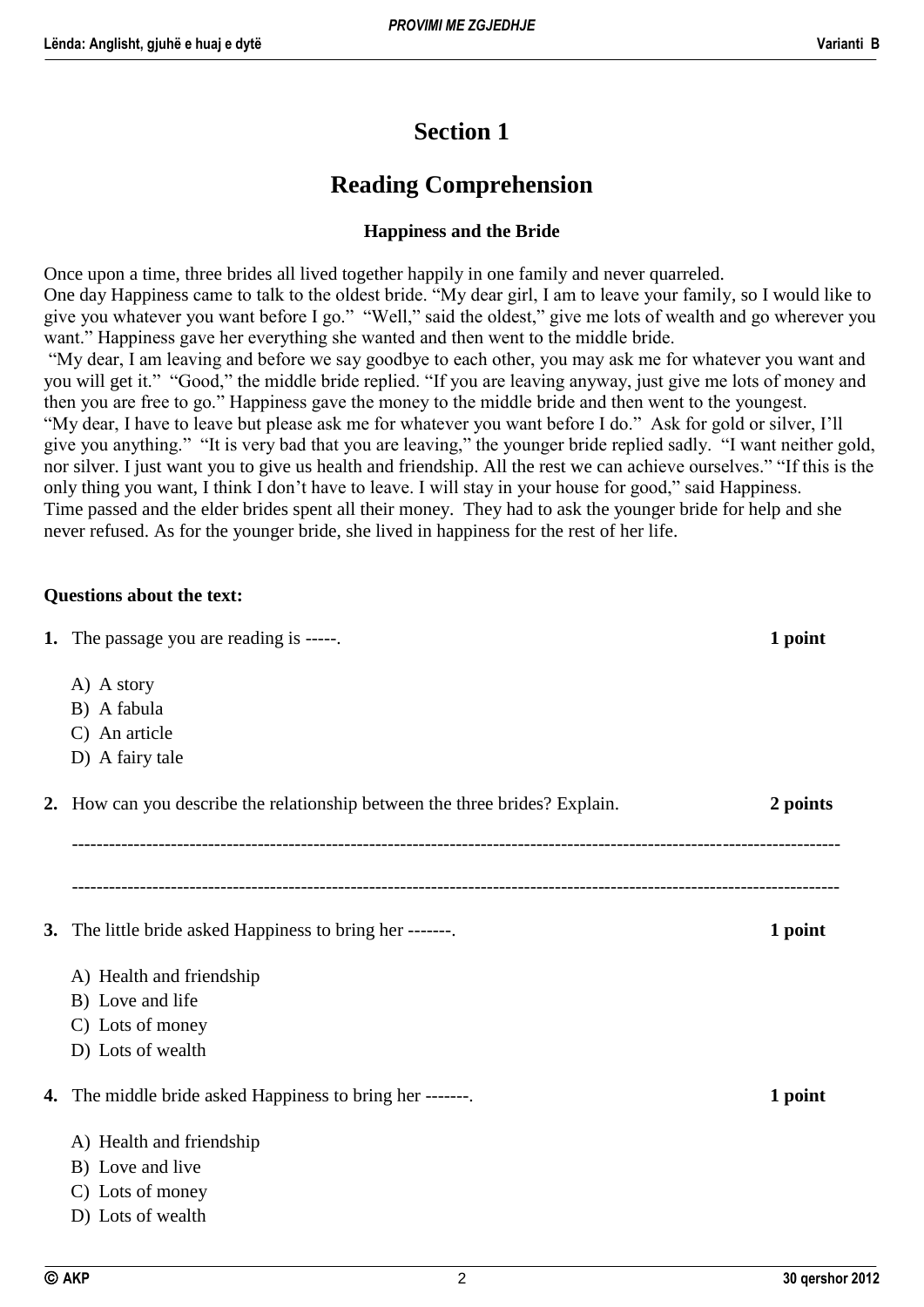| <b>5.</b> The oldest bride asked Happiness to bring her -------                                                                            | 1 point  |
|--------------------------------------------------------------------------------------------------------------------------------------------|----------|
| A) Health and friendship<br>B) Love and live<br>C) Lots of money<br>D) Lots of wealth                                                      |          |
| 6. You are supposed to be one of the brides; what would you ask Happiness to give?                                                         | 2 points |
|                                                                                                                                            |          |
| 7. What happened to the elder brides? What did they do?                                                                                    | 2 points |
|                                                                                                                                            |          |
| <b>8.</b> The moral of the story is --------                                                                                               | 1 point  |
| A) Gold cannot buy happiness.<br>B) Better poor than rich.<br>C) Better smart than rich.<br>D) A poor friend is better than a rich friend. |          |

## **Section 2**

## **Use of Language**

#### **9. Match the elements in A and B to form words. 5 points**

**A** B  $Dis$  ous  $\qquad \qquad \qquad \qquad \qquad$ Care understand Miss ful \_\_\_\_\_\_\_\_\_\_\_\_\_\_\_\_\_ Danger man \_\_\_\_\_\_\_\_\_\_\_\_\_\_\_\_\_ Work appear \_\_\_\_\_\_\_\_\_\_\_\_\_\_\_\_\_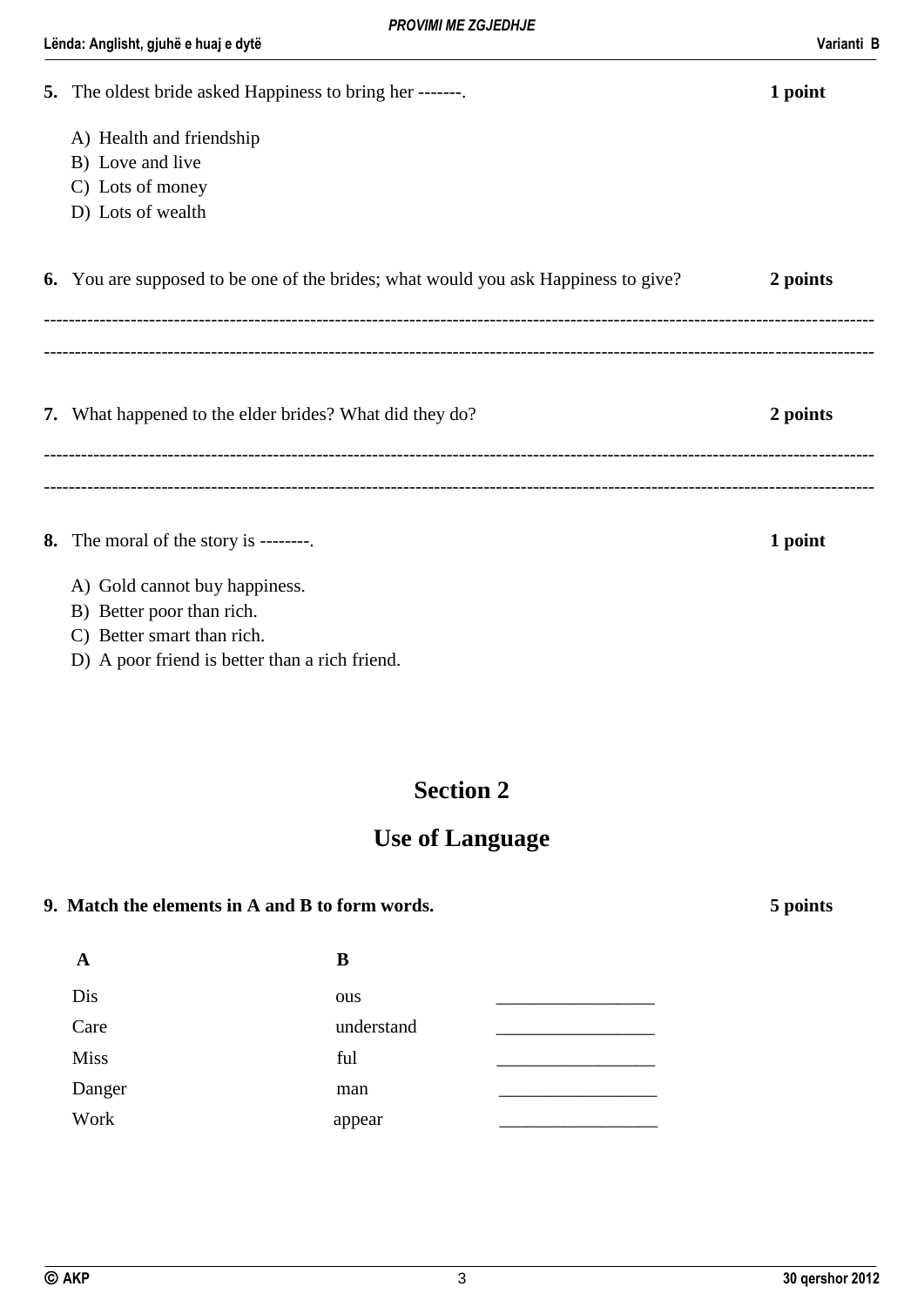# **For each sentence, choose the word or phrase that best completes its meaning. 10.** a) The telephone rang, but I ------ something interesting on TV so I didn't answer it. **1 point** A) was watching B) watch C) have watched D) watched b) Two days ago, I-------- my keys in my local supermarket. **1 point** A) lose B) lost C) have lost D) am losing c) Please just ask if you ----- you need any help. **1 point** A) found B) did find C) will find D) find **11.** a) You must decide and ------ up your mind. **1 point** A) Do B) Get C) Make D) Take b) What time do you ---- up in the morning? A) Do B) Get C) Make D) Take **12. Complete the sentences using the proper prepositions. 3 points** a) I bought a new dress \_\_\_ the store. b) I found my car keys \_\_\_ my pocket. c) I saw the horse jump \_\_\_ the fence. **13. Rewrite the given sentences in Passive voice. 2 points** a) The man stole the blue car. -------------------------------------------------------------------------------------------------------------------- b) The police arrested the thieves. --------------------------------------------------------------------------------------------------------------------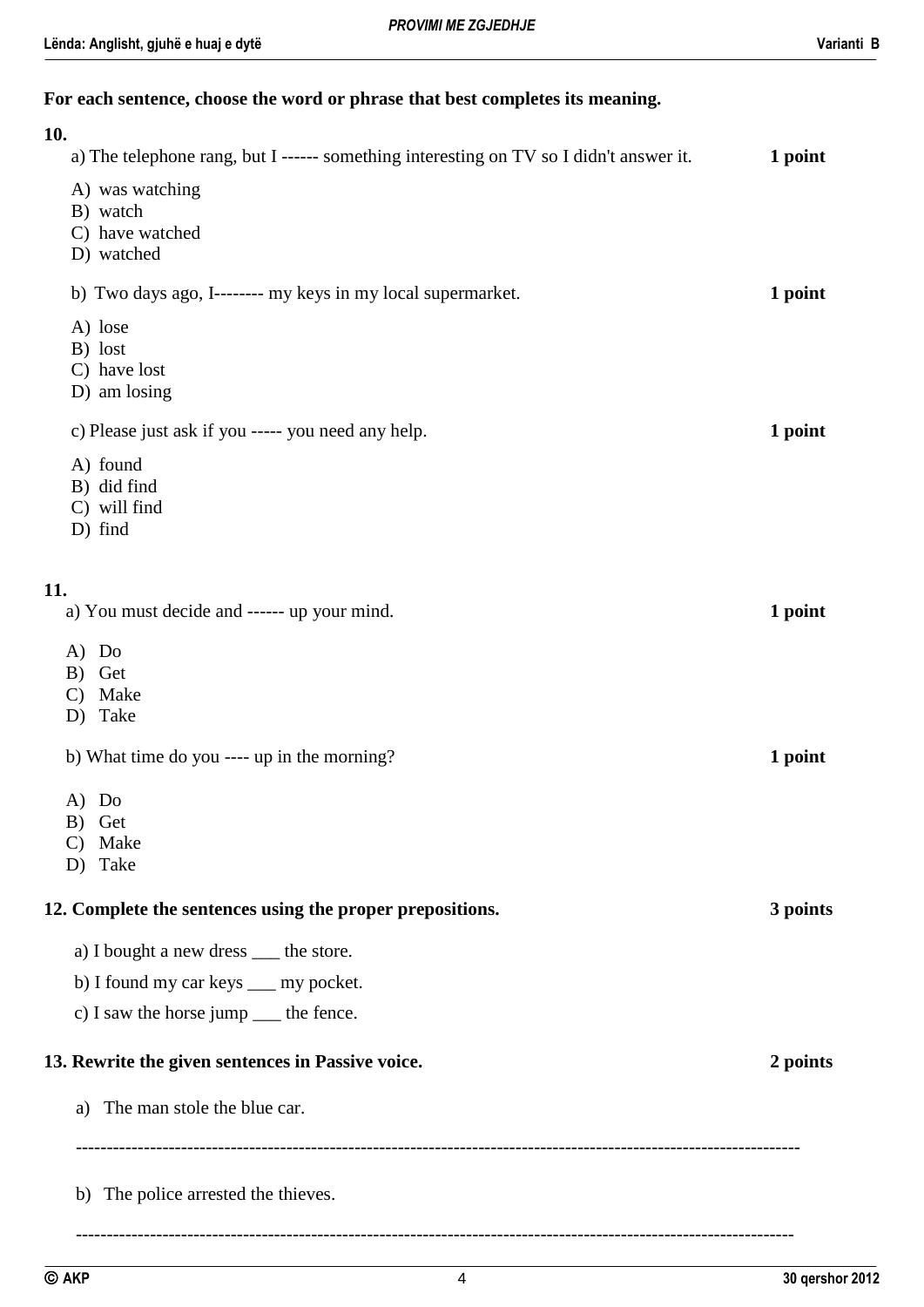**Complete the second sentence so that it has a similar meaning to the first sentence. Use the word given in bold and other words to complete each sentence. You must use between two and five words.** 

| 14.<br>a) Ken finished his new novel twelve months ago.<br>For<br>Ken finished his new novel ------------------                                            | 1 point |
|------------------------------------------------------------------------------------------------------------------------------------------------------------|---------|
| b) Norah allows her children to stay up to midnight only on Saturday evenings.<br>Let<br>Norah ------------------------- late only on Saturdays.           | 1 point |
| 15.<br>a) "Can you help me?" the old lady asked.<br>Could                                                                                                  | 1 point |
| b) I was wrong to argue with my boss.<br><b>Mistake</b>                                                                                                    | 1 point |
| Ask and answer questions using the following prompts:<br><b>16.</b> Where / be / you? I / read / a magazine                                                | 1 point |
| 17. What / happen / yesterday? There / be / fire                                                                                                           | 1 point |
| Complete the conditionals putting the verbs in brackets in their correct tenses.<br><b>18.</b> If she doesn't wear her coat, she (catch) --------- a cold. | 1 point |
| <b>19.</b> If you (go) ---- to bed late, you will be tired tomorrow.                                                                                       | 1 point |

---------------------------------------------------------------------------------------------------------------------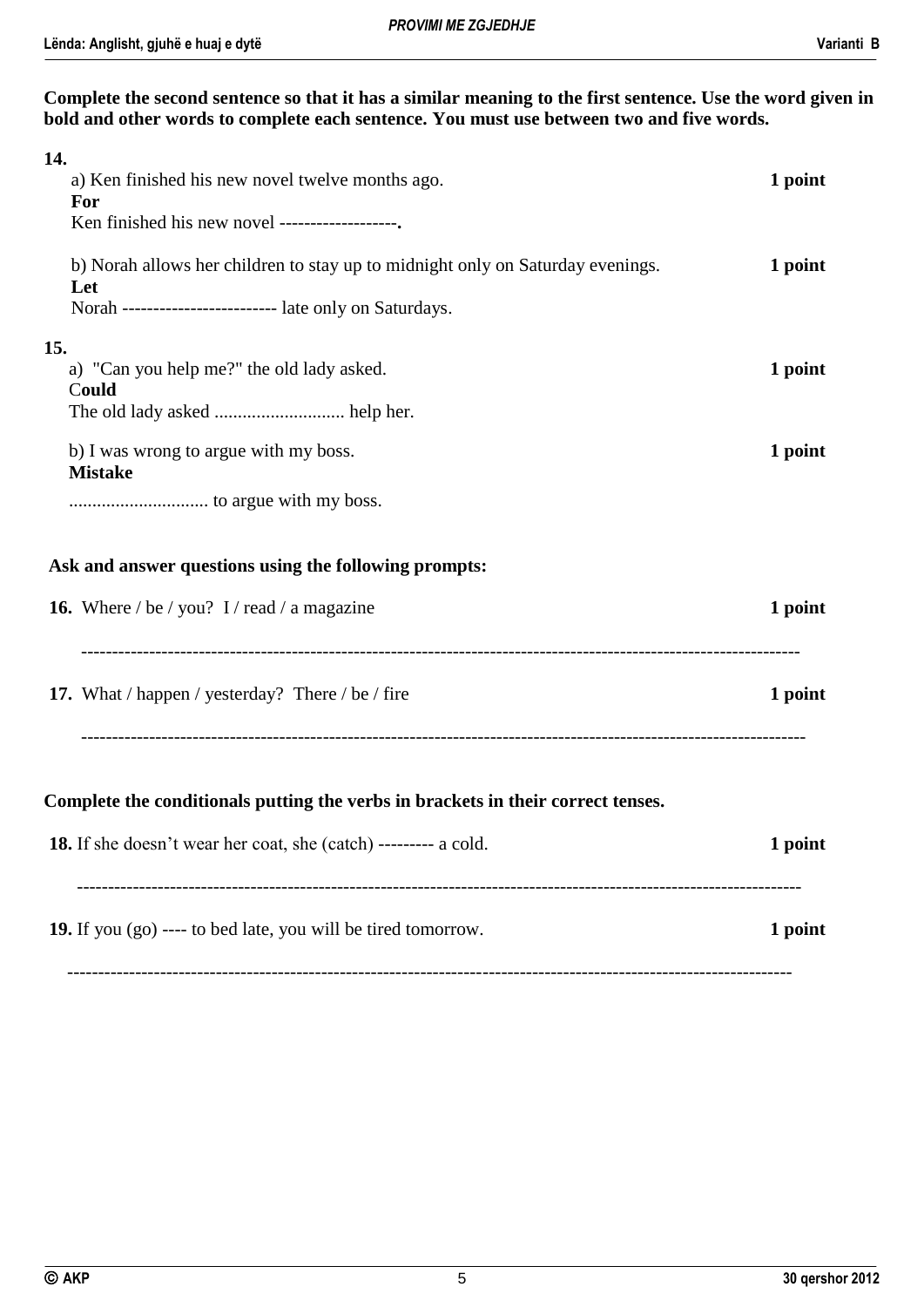### **Section 3**

### **Writing**

**20. In this section students have to be focused on the given topics,** *to choose one of them***, and try to base their written work in the following aspects which are very important in presenting a written topic:** 

|    |                                                                                                                                            | 6 points |
|----|--------------------------------------------------------------------------------------------------------------------------------------------|----------|
| a) | <b>the content</b> (if the central idea is supported with concrete detail)                                                                 | 2 points |
| b) | the organization of the whole theme (theme planned logically, giving the necessary stages with<br>originality, sentences well constructed) | 1 point  |
| c) | <b>vocabulary</b> (fresh, precise and idiomatic)                                                                                           | 1 point  |
|    | grammar                                                                                                                                    | 1 point  |
| e) | punctuation and spelling                                                                                                                   | 1 point  |

**1. Will modern technology such as the internet ever replace the book or the written word as the main source of information?** Write some arguments for, or against to support your ideas on modern technology.

*Use no more than 100-120 words.*

- **2. Write a short article for a tourist magazine about a shopping centre in your country.** Write:
	- Name of the shopping centre
	- **Location**
	- What visitors can do there
	- Your recommendation

*Use no more than 100-120 words.*

**3. Summarize one of the stories or films you like most.** (A summary should contain all the important parts of the story or film you are going to summarize. Use correct sentences which include the main ideas either of the original story, or the film.) *Use no more than 100-120 words.*

-------------------------------------------------------------------------------------------------------------------------------------- -------------------------------------------------------------------------------------------------------------------------------------- -------------------------------------------------------------------------------------------------------------------------------------- -------------------------------------------------------------------------------------------------------------------------------------- -------------------------------------------------------------------------------------------------------------------------------------- -------------------------------------------------------------------------------------------------------------------------------------- --------------------------------------------------------------------------------------------------------------------------------------